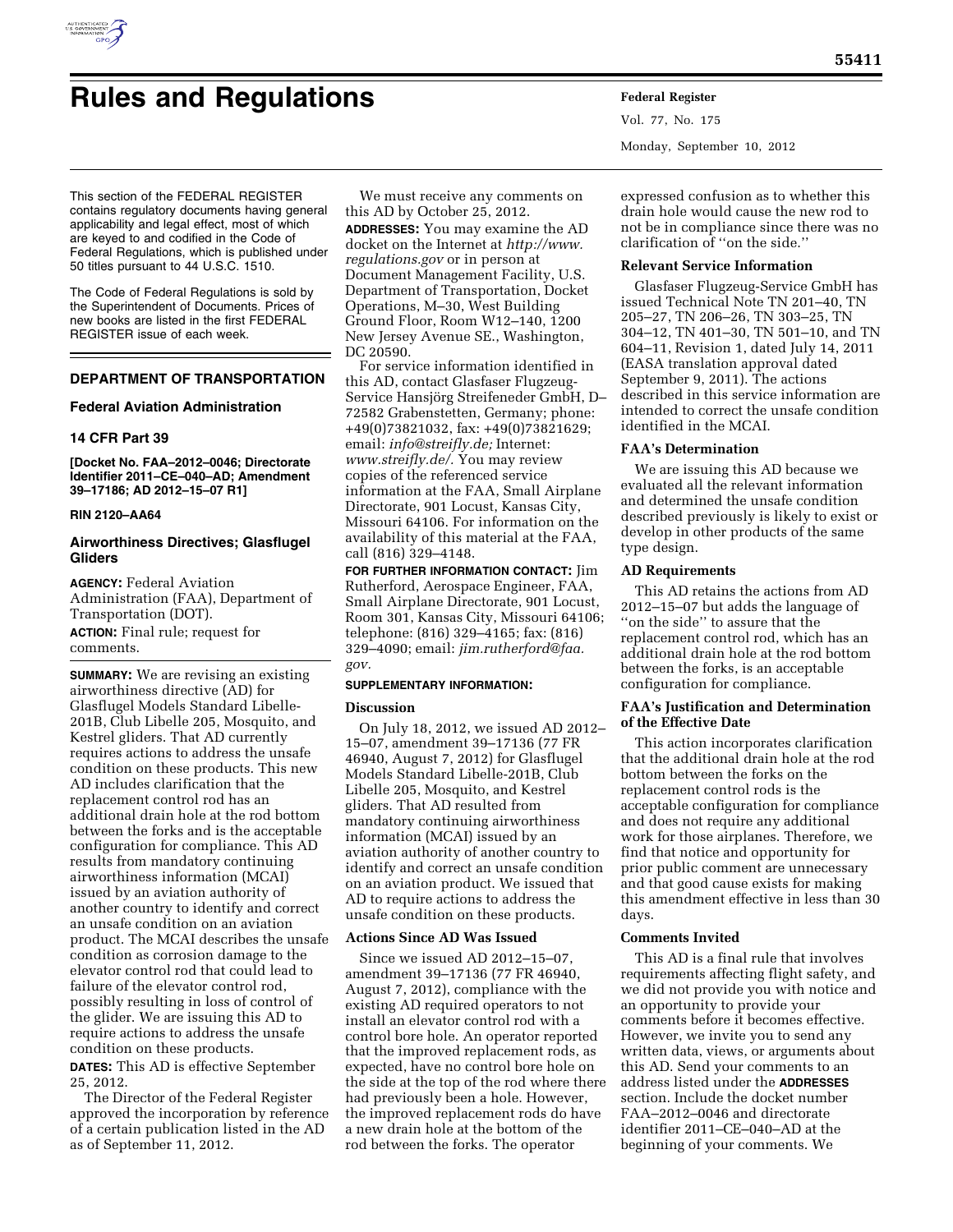specifically invite comments on the overall regulatory, economic, environmental, and energy aspects of this AD. We will consider all comments received by the closing date and may amend this AD because of those comments.

We will post all comments we receive, without change, to *[http://www.](http://www.regulations.gov) [regulations.gov,](http://www.regulations.gov)* including any personal information you provide. We will also post a report summarizing each substantive verbal contact we receive about this AD.

## **Costs of Compliance**

We estimate that this AD will affect 54 products of U.S. registry. We also estimate that it would take about 6 work-hours per product to comply with the basic requirements of this AD. The average labor rate is \$85 per work-hour. Required parts would cost about \$333 per product.

Based on these figures, we estimate the cost of the AD on U.S. operators to be \$45,522, or \$843 per product.

# **Authority for This Rulemaking**

Title 49 of the United States Code specifies the FAA's authority to issue rules on aviation safety. Subtitle I, section 106, describes the authority of the FAA Administrator. ''Subtitle VII: Aviation Programs,'' describes in more detail the scope of the Agency's authority.

We are issuing this rulemaking under the authority described in ''Subtitle VII, Part A, Subpart III, Section 44701: General requirements.'' Under that section, Congress charges the FAA with promoting safe flight of civil aircraft in air commerce by prescribing regulations for practices, methods, and procedures the Administrator finds necessary for safety in air commerce. This regulation is within the scope of that authority because it addresses an unsafe condition that is likely to exist or develop on products identified in this rulemaking action.

# **Regulatory Findings**

We determined that this AD will not have federalism implications under Executive Order 13132. This AD will not have a substantial direct effect on the States, on the relationship between the national government and the States, or on the distribution of power and responsibilities among the various levels of government.

For the reasons discussed above, I certify this AD:

(1) Is not a ''significant regulatory

action'' under Executive Order 12866, (2) Is not a ''significant rule'' under

the DOT Regulatory Policies and

Procedures (44 FR 11034, February 26, 1979),

(3) Will not affect intrastate aviation in Alaska, and

(4) Will not have a significant economic impact, positive or negative, on a substantial number of small entities under the criteria of the Regulatory Flexibility Act.

# **Examining the AD Docket**

You may examine the AD docket on the Internet at *[http://www.regulations.](http://www.regulations.gov) [gov;](http://www.regulations.gov)* or in person at the Docket Management Facility between 9 a.m. and 5 p.m., Monday through Friday, except Federal holidays. The AD docket contains the NPRM, the regulatory evaluation, any comments received, and other information. The street address for the Docket Office (telephone (800) 647– 5527) is in the **ADDRESSES** section. Comments will be available in the AD docket shortly after receipt.

## **List of Subjects in 14 CFR Part 39**

Air transportation, Aircraft, Aviation safety, Incorporation by reference, Safety.

# **Adoption of the Amendment**

Accordingly, under the authority delegated to me by the Administrator, the FAA amends 14 CFR part 39 as follows:

# **PART 39—AIRWORTHINESS DIRECTIVES**

■ 1. The authority citation for part 39 continues to read as follows:

**Authority:** 49 U.S.C. 106(g), 40113, 44701.

#### **§ 39.13 [Amended]**

■ 2. The FAA amends § 39.13 by adding the following new AD:

**2012–15–07 R1 Glasflugel:** Amendment 39– 17186; Docket No. FAA–2012–0046; Directorate Identifier 2011–CE–040–AD.

### **(a) Effective Date**

This airworthiness directive (AD) becomes effective September 25, 2012.

#### **(b) Affected ADs**

This AD revises AD 2012–15–07, amendment 39–17136 (77 FR 46940, August 7, 2012).

#### **(c) Applicability**

This AD applies to the following Glasflugel models and serial number (S/N) gliders, certificated in any category:

(1) Club Libelle 205, all S/Ns.

(2) Kestrel, all S/Ns, except S/N 85, 110, and 125.

(3) Mosquito, all S/Ns.

(4) Standard Libelle-201B, S/N 169.

## **(d) Subject**

Air Transport Association of America (ATA) Code 27: Flight Controls.

#### **(e) Reason**

This AD was prompted by mandatory continuing airworthiness information (MCAI) originated by an aviation authority of another country to identify and correct an unsafe condition on an aviation product. The MCAI describes the unsafe condition as corrosion damage to the elevator control rod that could lead to failure of the elevator control rod, possibly resulting in loss of control of the glider. We are issuing this AD to require actions to address the unsafe condition on these products.

## **(f) Actions and Compliance**

Unless already done, do the following actions:

(1) Within 30 days after September 11, 2012 (the effective date of AD 2012–15–07), inspect the elevator control rod in the vertical fin following Glasfaser Flugzeug-Service GmbH Technical Note TN 201–40, TN 205–27, TN 206–26, TN 303–25, TN 304– 12, TN 401–30, TN 501–10, and TN 604–11, Revision 1, dated July 14, 2011 (EASA translation approval dated September 9, 2011), as applicable to glider model.

(2) If you find any discrepancy in the inspection required by paragraph (f)(1) of this AD, before further flight, replace the elevator control rod with an elevator control rod that does not have a control bore hole on the side following Glasfaser Flugzeug-Service GmbH Technical Note TN 201–40, TN 205–27, TN 206–26, TN 303–25, TN 304–12, TN 401–30, TN 501–10, and TN 604–11, Revision 1, dated July 14, 2011 (EASA translation approval dated September 9, 2011), as applicable to glider model.

(3) Within 9 months after September 11, 2012 (the effective date of AD 2012–15–07), unless already done as required by paragraph  $(f)(2)$  of this AD, replace the elevator control rod in the vertical fin with an elevator control rod that does not have a control bore hole on the side following Glasfaser Flugzeug-Service GmbH Technical Note TN 201–40, TN 205–27, TN 206–26, TN 303–25, TN 304–12, TN 401–30, TN 501–10, and TN 604–11, Revision 1, dated July 14, 2011 (EASA translation approval dated September 9, 2011), as applicable to glider model.

(4) As of September 11, 2012 (the effective date of AD 2012–15–07), do not install an elevator control rod with a control bore hole on the side.

**Note to paragraphs (f)(2), (f)(3), and (f)(4) of this AD:** The replacement control rod has an additional drain hole at the rod bottom between the forks and is an acceptable configuration for compliance.

(5) The actions mandated by this AD may be accomplished by persons authorized to perform maintenance in accordance with 14 CFR 43.3 and by persons authorized to approve aircraft for return to service after maintenance in accordance with 14 CFR 43.7.

#### **(g) Other FAA AD Provisions**

The following provisions also apply to this AD:

(1) *Alternative Methods of Compliance (AMOCs):* The Manager, Standards Office, FAA, has the authority to approve AMOCs for this AD, if requested using the procedures